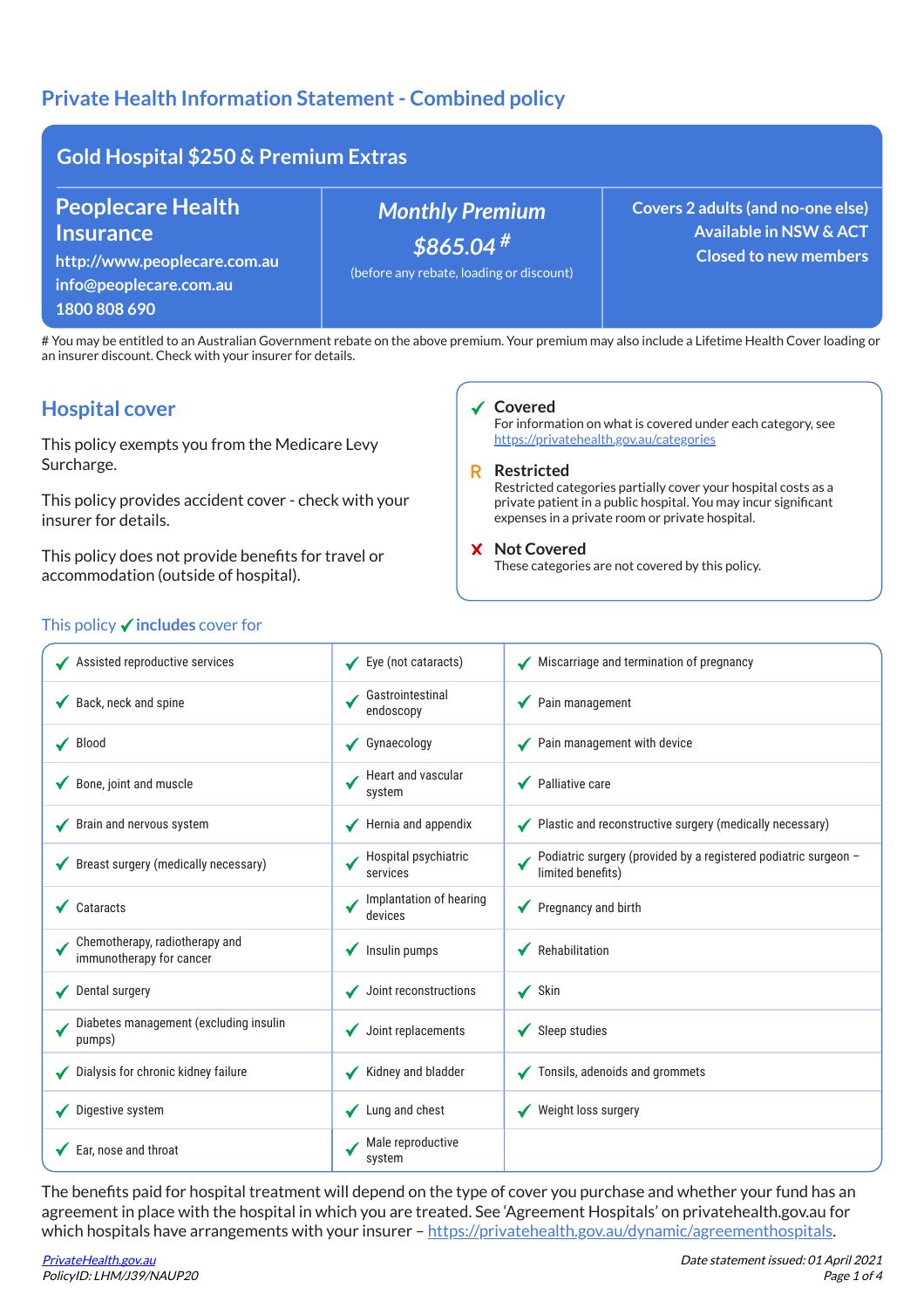Under this policy, you may have to pay out-of-pocket costs above what you get from Medicare or your private health insurer. Before you go to hospital, you should ask your doctors, hospital and health insurer about any out-of-pocket costs that may apply to you.

### The following payments may also apply for hospital admissions

Excess: You will have to pay an excess on admission. This is limited to a maximum of \$250 per person and \$500 per policy per year.

### Co-payments: No co-payment

### The following waiting periods for hospital admissions apply to new or upgrading members

#### Waiting periods:

- 2 months for palliative care, rehabilitation and hospital psychiatric treatments, even if pre-existing
- 12 months for other pre-existing conditions
- 12 months for pregnancy and birth
- 2 months for all other treatments

For further information about this policy see

[https://peoplecare.com.au/\\_Documents/Cover-Descriptions/Gold-Hospital-250-excess-and-Premium-Extras.pdf](https://peoplecare.com.au/_Documents/Cover-Descriptions/Gold-Hospital-250-excess-and-Premium-Extras.pdf)

## General Treatment Cover

Peoplecare provides the same benefits for all registered providers. You have the power to choose your trusted extras providers. See [https://peoplecare.com.au/Members/Providers/Other-health-providers.](https://peoplecare.com.au/Members/Providers/Other-health-providers)

### This policy  $\checkmark$  includes General treatment (Extras) cover for

| <b>Treatment</b>        | <b>Waiting period</b><br>(months) | Benefit limits (per 12 months unless<br>otherwise stated)                                                                                                                                      | Examples of maximum benefits                                                                                                                                  |
|-------------------------|-----------------------------------|------------------------------------------------------------------------------------------------------------------------------------------------------------------------------------------------|---------------------------------------------------------------------------------------------------------------------------------------------------------------|
| General dental          | $\overline{2}$                    | \$1,500 per person                                                                                                                                                                             | Periodic oral examination - 80% of charge<br>Scale & clean - 80% of charge<br>Fluoride treatment - 80% of charge<br>Surgical tooth extraction - 80% of charge |
| Major dental            | 12                                | \$1,500 per person                                                                                                                                                                             | Full crown veneered - 80% of charge                                                                                                                           |
| Endodontic              | 12                                | (combined limit for major dental & endodontic)                                                                                                                                                 | Filling of one root canal - 80% of charge                                                                                                                     |
| Orthodontic             | 12                                | \$1,000 per person<br>\$3,000 lifetime limit                                                                                                                                                   | Braces for upper & lower teeth, including removal<br>plus fitting of retainer - 80% of charge                                                                 |
| Optical                 | 6                                 | \$300 per person                                                                                                                                                                               | Single vision lenses & frames - \$300.00<br>Multi-focal lenses & frames - \$300.00                                                                            |
| Non PBS pharmaceuticals | $\overline{2}$                    | \$500 per person up to \$1,000 per policy<br>(combined limit for non pbs pharmaceuticals &<br>vaccinations - Sub-limits apply)                                                                 | Per eligible prescription - \$80.00                                                                                                                           |
| Physiotherapy           | $\overline{2}$                    | \$600 per person up to \$1,200 per policy<br>(combined limit for physiotherapy, exercise physiology,<br>eye therapy (orthoptics), occupational therapy & other<br>services - Sub-limits apply) | Initial visit - \$59.00<br>Subsequent visit - \$49.00                                                                                                         |
| Chiropractic            | $\overline{2}$                    | \$600 per person up to \$1,200 per policy<br>(combined limit for chiropractic & osteopathy)                                                                                                    | Initial visit - \$50.00<br>Subsequent visit - \$40.00                                                                                                         |
| Podiatry                | $\overline{2}$                    | \$500 per person up to \$1,000 per policy                                                                                                                                                      | Initial visit - \$50.00<br>Subsequent visit - \$40.00                                                                                                         |
| Psychology              | $\overline{2}$                    | \$500 per person up to \$1,000 per policy                                                                                                                                                      | Initial visit - \$110.00<br>Subsequent visit - \$90.00                                                                                                        |
| Acupuncture             | $\overline{2}$                    | \$400 per person up to \$800 per policy                                                                                                                                                        | Initial visit - \$50.00<br>Subsequent visit - \$40.00                                                                                                         |
| Remedial massage        | $\overline{2}$                    | (combined limit for acupuncture, remedial massage &<br>dietetics/dietary advice - Sub-limits apply)                                                                                            | Initial visit - \$50.00<br>Subsequent visit - \$40.00                                                                                                         |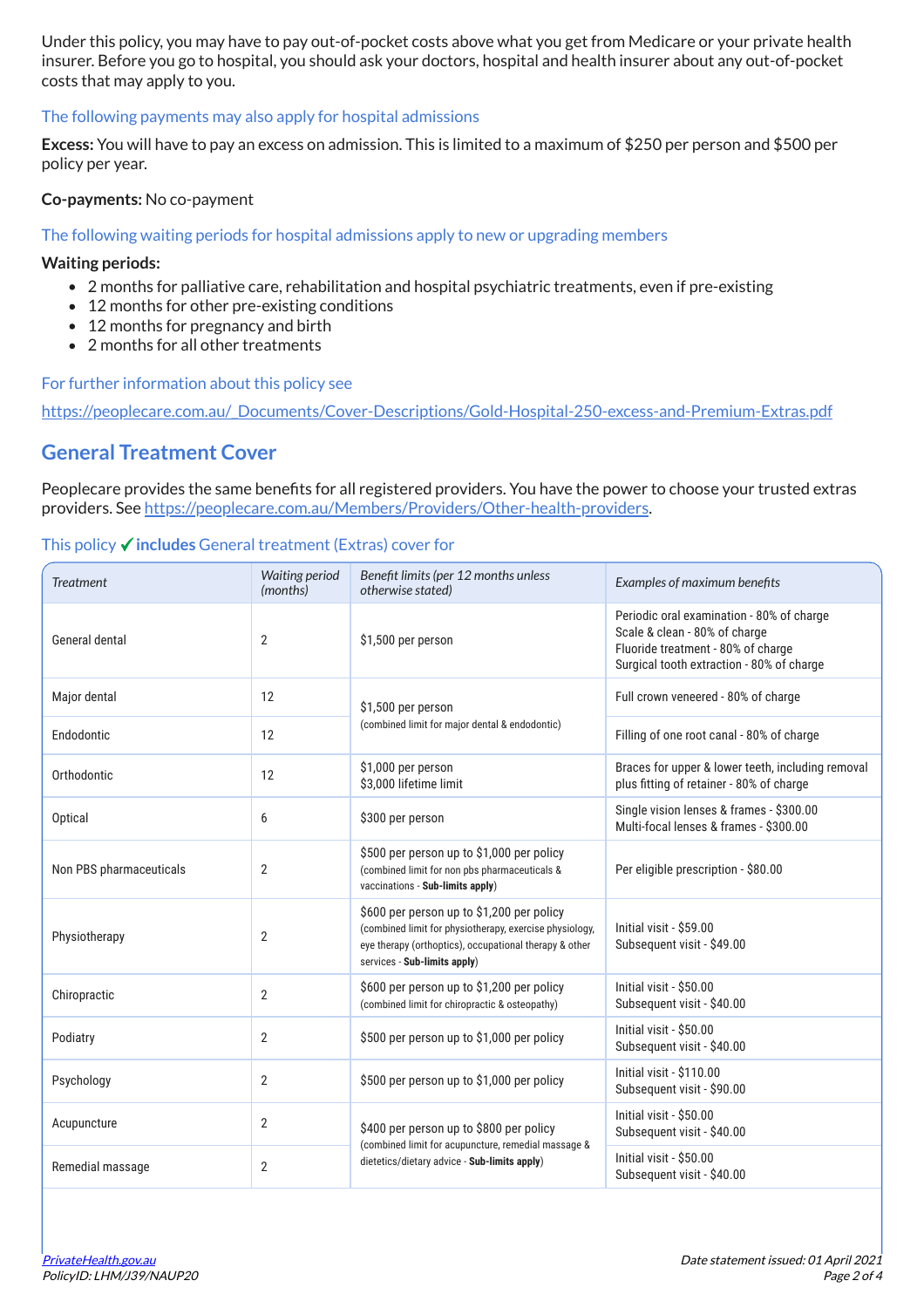| Hearing aids                             | 24             | \$1,500 per person<br>1 appliance(s) every 5 years<br>(combined limit for hearing aids & audiology - Sub-<br>limits apply) | Hearing aid - 80% of charge                                       |
|------------------------------------------|----------------|----------------------------------------------------------------------------------------------------------------------------|-------------------------------------------------------------------|
| Blood glucose monitors                   | $\overline{2}$ | \$700 per person up to \$1,400 per policy<br>(combined limit for blood glucose monitors & other<br>services)               | Per monitor - 80% of charge                                       |
| Audiology                                | 24             | Initial visit - 80% of charge<br>Combined limit - see Hearing aids<br>Subsequent visit - 80% of charge                     |                                                                   |
| Ante-natal/Post-natal classes            | $\overline{2}$ | \$700 per person up to \$1,400 per policy                                                                                  | Initial visit - 80% of charge<br>Subsequent visit - 80% of charge |
| Dietetics/dietary advice                 | 2              | Combined limit - see Acupuncture                                                                                           | Initial visit - \$50.00<br>Subsequent visit - \$40.00             |
| Exercise physiology                      | $\overline{2}$ | Combined limit - see Physiotherapy                                                                                         | Initial visit - 80% of charge<br>Subsequent visit - 80% of charge |
| Eye therapy (orthoptics)                 | $\overline{2}$ | Combined limit - see Physiotherapy                                                                                         | Initial visit - \$59.00<br>Subsequent visit - \$49.00             |
| Health management / Healthy<br>lifestyle | 6              | \$250 per person up to \$500 per policy                                                                                    | Health management - 80% of charge                                 |
| Home nursing                             | $\overline{2}$ | \$700 per person up to \$1,400 per policy<br>(Sub-limits apply)                                                            | Initial visit - 80% of charge<br>Subsequent visit - 80% of charge |
| Occupational therapy                     | $\overline{2}$ | Combined limit - see Physiotherapy                                                                                         | Initial visit - \$59.00<br>Subsequent visit - \$49.00             |
| Orthotics (podiatric orthoses)           | $\overline{2}$ | \$200 per person<br>1 appliance(s) every 2 years                                                                           | Orthotics supply & fit - 80% of charge                            |
| Osteopathy                               | 2              | Combined limit - see Chiropractic                                                                                          | Initial visit - \$50.00<br>Subsequent visit - \$40.00             |
| Speech therapy                           | $\overline{2}$ | \$500 per person up to \$1,000 per policy                                                                                  | Initial visit - 80% of charge<br>Subsequent visit - 80% of charge |
| Vaccinations                             | $\overline{2}$ | Combined limit - see Non PBS<br>pharmaceuticals                                                                            | Per service - \$80.00                                             |

## This policy **X** does not include General treatment (Extras) cover for

Other treatments - check with your insurer

## Other features of this general treatment cover

Offers easy online and mobile claiming options. Includes cover for the basics, like dental, optical, chiro, physio, remedial massage and approved health management programs (weight loss, quit smoking, stress management & health screening te sts ).

For further information about this policy see

[http](https://peoplecare.com.au/_Documents/Cover-Descriptions/Gold-Hospital-250-excess-and-Premium-Extras.pdf)s://peoplecare.com.au/ Documents/Cover-Descriptions/Gold-Hospital-250-excess-and-Premium-Extras.pdf

# Ambulance cover

In NSW & ACT this policy provides:

Emergency: Unlimited with a waiting period of 1 day.

Non-emergency: Unlimited transport with a waiting period of 1 day, or 1 day for pre-existing conditions.

Call-out fees: will be paid for each attendance, including emergency treatment without transport to hospital.

For further information about this policy see

<https://www.peoplecare.com.au/Members/Levels-of-Cover/Extras-Cover/Ambulance-Cover>

Disclaimer